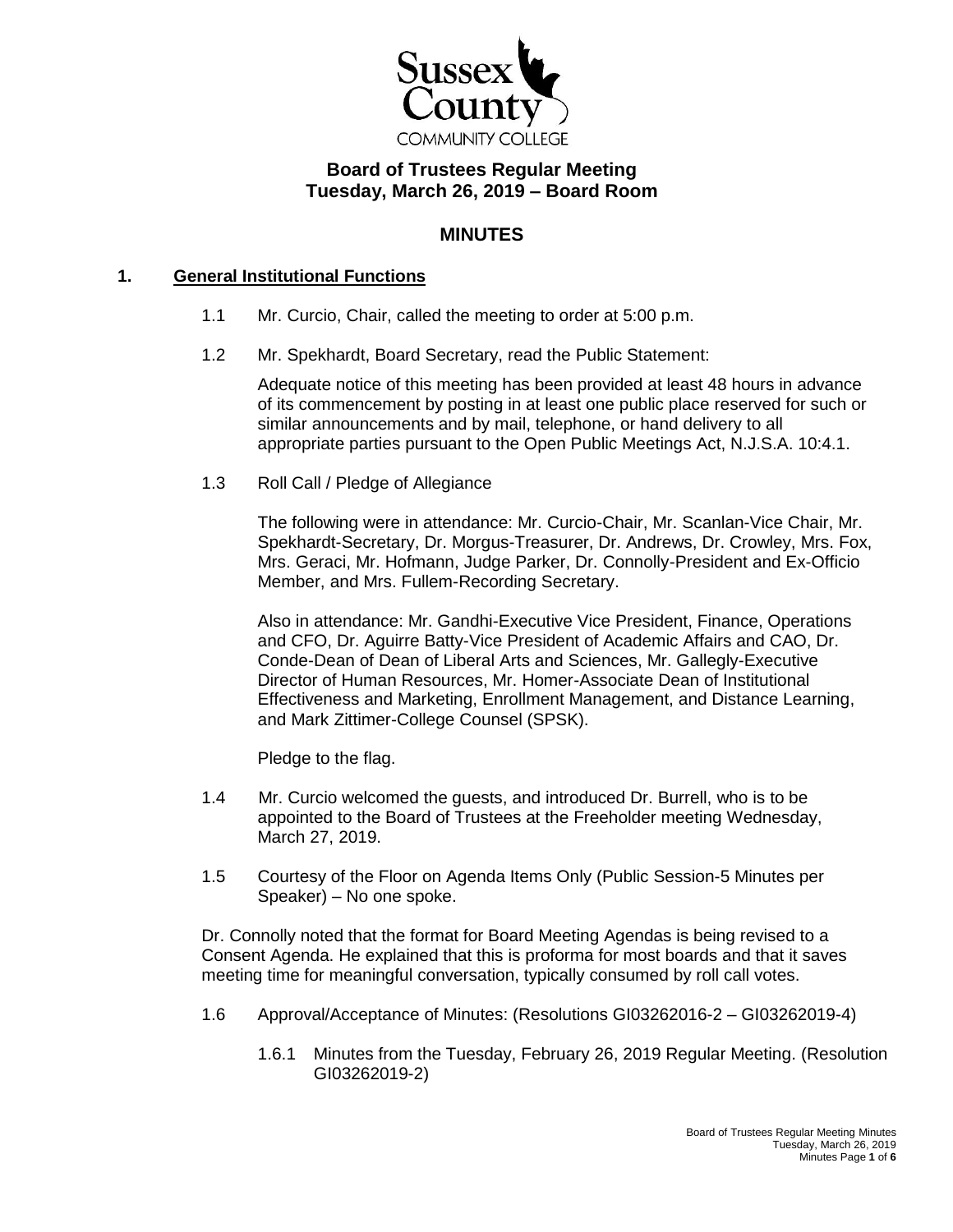Judge Parker moved to accept minutes from the February 26, 2019 Regular Board Meeting. Dr. Andrews seconded the motion. Motion carried unanimously.

1.6.2 Minutes from the Tuesday, February 26, 2019 Executive Session. (Resolution GI03262019-3)

Judge Parker moved to accept minutes from the February 26, 2019 Executive Session. Mr. Spekhardt seconded the motion. Motion carried unanimously.

- 1.6.3 Acknowledgment of Receipt of Committee Meeting Minutes Tuesday, March 19, 2019 (Resolution GI03262019-4):
	- Audit and Policy Committee
	- Personnel and Curriculum Committee
	- Finance and Facilities Committee

Mr. Scanlan moved to acknowledge receipt of committee meeting minutes, as noted above. Mrs. Fox seconded the motion. Motion carried unanimously.

Mr. Curcio noted that tonight is Dr. Andrews last meeting. He has spent twenty years on the SCCC Board of Trustees, including his last term, and when he was Superintendent of Schools.

Dr. Andrews stated that everyone should remember to always keep the success of our students as the number one priority. He noted that he will be our new trustee orientation leader.

#### 1.7 Committee Chair Reports

Dr. Crowley, Chair of the Audit and Policy Committee, reported that they:

- Reviewed policies to rescind and approve: Rescind policy no. 4.6.5 Intramural Athletics. It is not being replaced with a new policy. Rescind policy no. 4.6.6 Student Athletic Class Attendance. It is being replaced with policy no. 501.1 Student Athlete and Team Personnel Class Attendance. Approve 501.2 Student Athlete Participation Eligibility.
- Received information about the SCCC Agriculture Workshops in March and May and the Agriculture Conference on April 27.
- Discussed Consent Agenda formats.
- Reviewed February 2019 purchases over \$10,000.
- Received an updated Incident Log for February 2019.
- Discussed naming rights.
- Discussed electronic Board packages.

Mr. Hofmann, Chair of the Personnel and Curriculum Committee, reported that they:

- Reviewed the monthly personnel actions including part-time hires, adjuncts, voluntary resignations, and open positions.
- Reviewed the A.A.S. Business Management: Supply Chain Management, Supply Chain Management Certificate, and the A.A.S. Computer Information Systems: Information Technology Option.
- Reviewed and discussed items also mentioned by Dr. Crowley Consent Agenda, purchases over \$10k, Incident Log, naming rights and electronic Board packages.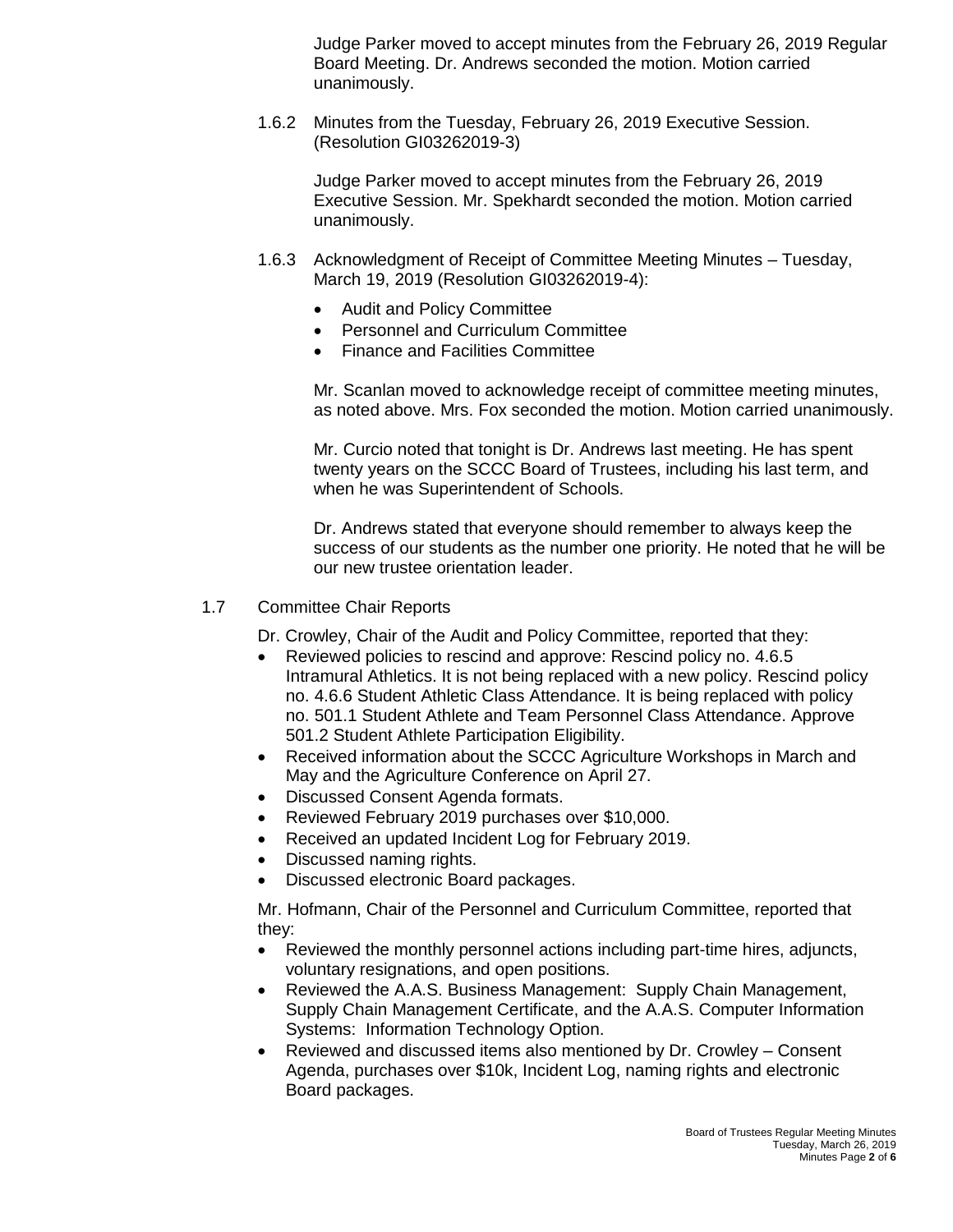Mr. Spekhardt, Chair of the Finance and Facilities Committee, reported that they:

- Reviewed Financial Statements February 28, 2019 Eight Months YTD FYE June 30, 2019, including: Credit Hours, Income Statement, Balance Sheet, Head Count, and Chapter 12 Summary and Analysis.
- Discussed the annual quote for the college's Microsoft license. Discussion led to the recommendation of approval for SHI International Corporation Quote in the Amount of \$22,519.17.
- Reviewed Information Technology Systems and Network Services Support Contract Proposal from Distinctive Voice and Data Company. After thorough review, discussion, a visit to company reference, Distinctive Voice and Data Company emerged as the recommendation for Board approval.
- Received information regarding Bond Council's recommended that Chapter 12 projects requested for reallocation (18-02), and already approved by the Board of School Estimate, have a separate approval from the Board of Trustees, rather than approval as part of a budget.
- Other items discussed have already been reported by the other Board committee chairs.

## **2. Consent Agenda**

The President recommends items 2.1 - 2.4.3 for Board approval, as brought forth after discussion and review by Board Committees:

- 2.1 Approval of Monthly Personnel Actions: Part-time new hires and adjuncts, voluntary resignations, full-time and part-time open positions. (Resolution P03262019-1)
- 2.2 Approval of Curriculum Items (Resolutions CI03262019-1 CI03262019-3)
	- 2.2.1 A.A.S. Business Management: Supply Chain Management Option. (Resolution CI03262019-1)
	- 2.2.2 Supply Chain Management Certificate. (Resolution CI03262019-2)
	- 2.2.3 A.A.S. Computer Information Systems: Information Technology Option. (Resolution CI03262019-3)
- 2.3 Approval of Policy Items (Resolutions AP03262019-1 & AP03262019-2)
	- 2.3.1 Rescind policy no. 4.6.5 Intramural Athletics. It is not being replaced with a new policy. (Resolution AP03262019-1)
	- 2.3.2 Rescind policy no. 4.6.6 Student Athletic Class Attendance. It is being replaced with policy no. 501.1 Student Athlete and Team Personnel Class Attendance. (Resolution AP03262019-1)
	- 2.3.3 Approve policy no. 501.1 Student Athlete and Team Personnel Class Attendance. (Resolution AP03262019-2)
	- 2.3.4 Approve policy no. 501.2 Student Athlete Participation Eligibility. (Resolution AP03262019-3)
- 2.4 Approval of Finance Items (Resolutions BFF03262019-1, BFF03262019-3, BFF03262019-4)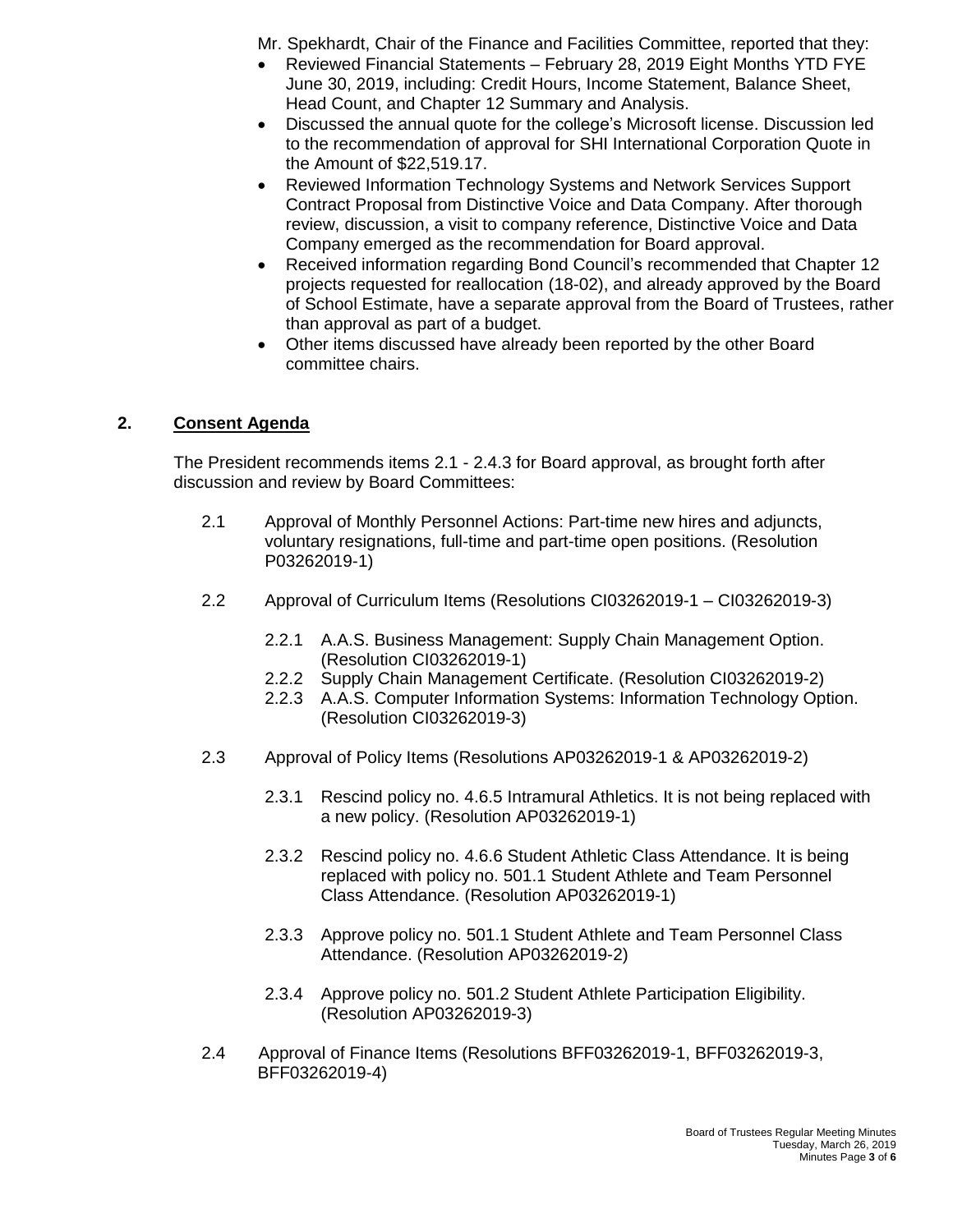- 2.4.1 SHI International Corporation Quote for 2019 Microsoft SCCC Campus Agreement in the Amount of \$22,519.17. (Resolution BFF03262019-1)
- 2.4.2 Chapter 12 Projects Requested for Reallocation. (Resolution BFF03262019-3)
- 2.4.3 February, 2019 Purchases Over \$10,000. (Resolution BFF03262019-4)

Dr. Crowley moved to approve Consent Agenda items as noted above. Dr. Andrews seconded the motion.

Roll call vote: Dr. Andrews, Dr. Crowley, Mrs. Fox, Mrs. Geraci, Mr. Hofmann, Dr. Morgus, Judge Parker, Mr. Spekhardt and Mr. Curcio voted yes. Mr. Scanlan had stepped out of the meeting to attend to a personal matter. Motion carried.

#### **3. Finance**

3.1 Acknowledgment of Receipt and Review of Financial Statements – February 28, 2019 Eight Months YTD-FYE June 30, 2019. (Resolution GI03262019-1)

Mr. Spekhardt moved to acknowledge receipt and review of financial statements, as noted above. Mr. Scanlan seconded the motion.

Mr. Gandhi presented financial statements, including February YTD FY19 Income Statement, Revenue/Student Support, Expenses, Operating Revenue and Expenses, Balance Sheet, Three-Year Comparison, Current Assets, Four-Months Ratio, Head Count, and February YTD FY19 Chapter 12. A question arose regarding CCOG Grant/assets. Mr. Gandhi explained that we received the funds in advance of expenses.

Roll call vote: Dr. Andrews, Dr. Crowley, Mrs. Fox, Mrs. Geraci, Mr. Hofmann, Dr. Morgus, Judge Parker, Mr. Scanlan, Mr. Spekhardt, and Mr. Curcio voted yes. Motion carried unanimously.

3.2 Information Technology Systems and Network Services Support Contract Proposal from Distinctive Voice and Data Company, in the Amount of \$13,500 per Month. (Resolution BFF03262019-2)

Mr. Hofmann moved to approve the proposal from Distinctive Voice and Data Company, as noted above. Dr. Crowley seconded the motion.

Dr. Connolly explained that that the process for network services support was elaborate. Distinctive Voice and Data Company will replace Ergos as our provider. They will be off-site, handling our needs remotely. This will be close to a \$180k cost reduction.

Roll call vote: Dr. Andrews, Dr. Crowley, Mrs. Fox, Mrs. Geraci, Mr. Hofmann, Dr. Morgus, Judge Parker, Mr. Scanlan, Mr. Spekhardt and Mr. Curcio voted yes. Motion carried unanimously.

#### **4. Reports**

- 4.1 The February, 2019 Incident Log was received, reviewed and filed.
- 4.2 There was no Correspondence Report this month.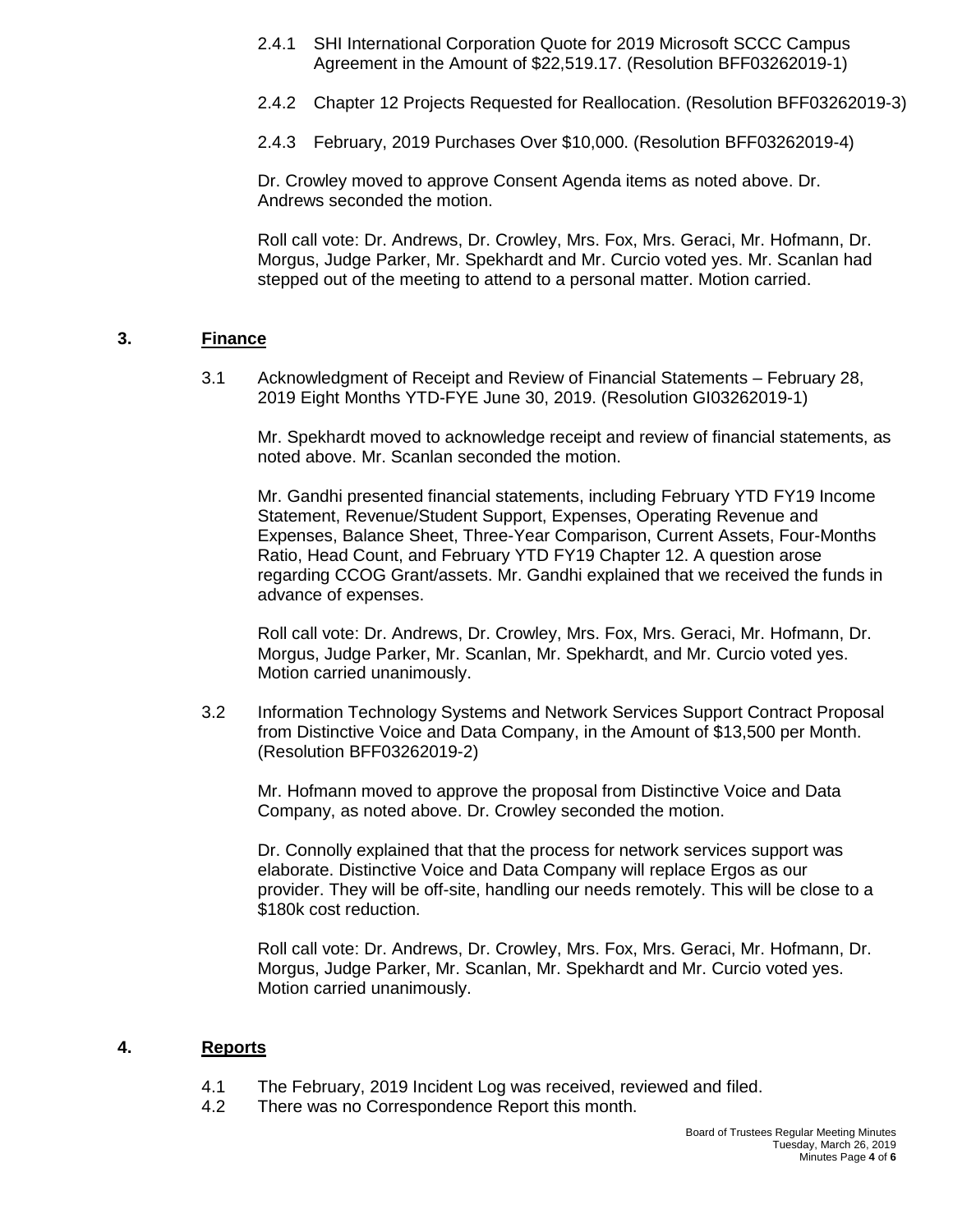- 4.3 The Campus Life Report was received, reviewed and filed.
- 4.4 There was no College Service Report this month.

## **5. Presentations**

- 5.1 Student Government Officers Hannah Delbury-President, Matthew Kuhn-Vice President, Cheyenne Port-Treasurer, and Amanda Nieves-Secretary, provided the Board with a presentation about SGA, club and student activities.
- 5.2 John Kuntz provided the Board with a presentation about the Breakfast of Champions, Women's Basketball success, and the inaugural game for the college's new lacrosse team.

### **6. Courtesy of the Floor on General Matters** (Public Session-5 Minutes per Speaker)

Richard Kelsky of Stillwater addressed the Board regarding term limits and hold overs. He asked that the dates Trustees begin their terms on the Board be added to the Website.

Mr. Kelsky also addressed the Board regarding his recent OPRA Request, stating that most of his request was declined. He provided copies of the Custodian's reply to his request, noting that he believes "basic financial, enrollment and environmental requests" were declined.

Mr. Curcio explained that any environmental remediation is the responsibility of McGuire officials, and that Sussex County Community College will not purchase the property until all remediation reports and work is complete. He noted that we do have a Certificate of Occupancy from the town.

Mr. Kelsky asked why Judge Parker was assigned to Chair the Ad Hoc McGuire Technical Education Center Advisory Group, when her term has expired. Mr. Curcio explained that Trustees are held over until replacements are appointed, and based on the information we had or did not have, he made the appointment. He also explained that nothing has happened yet with the committee. It is still being formed.

## **7. Other Business**

### **Discussion / Reports / Announcements:**

- 7.1 There was no Trustee Activity Report this month.
- 7.2 There was no Alumni Trustee Report this month.
- 7.3 The President's Report is on file with the Office of the President.
- 7.4 Chair's Comments

Mr. Curcio noted that Dr. Connolly and staff have done an excellent job with academic programming. Academics are attracting new students because we are applying new styles and new technologies. Preparing students for the future is a wonderful accomplishment.

7.5 The next Regular Meeting of the Board of Trustees will take Place on Tuesday, April 23, 2019, 5:00 p.m. in the Executive Board Room.